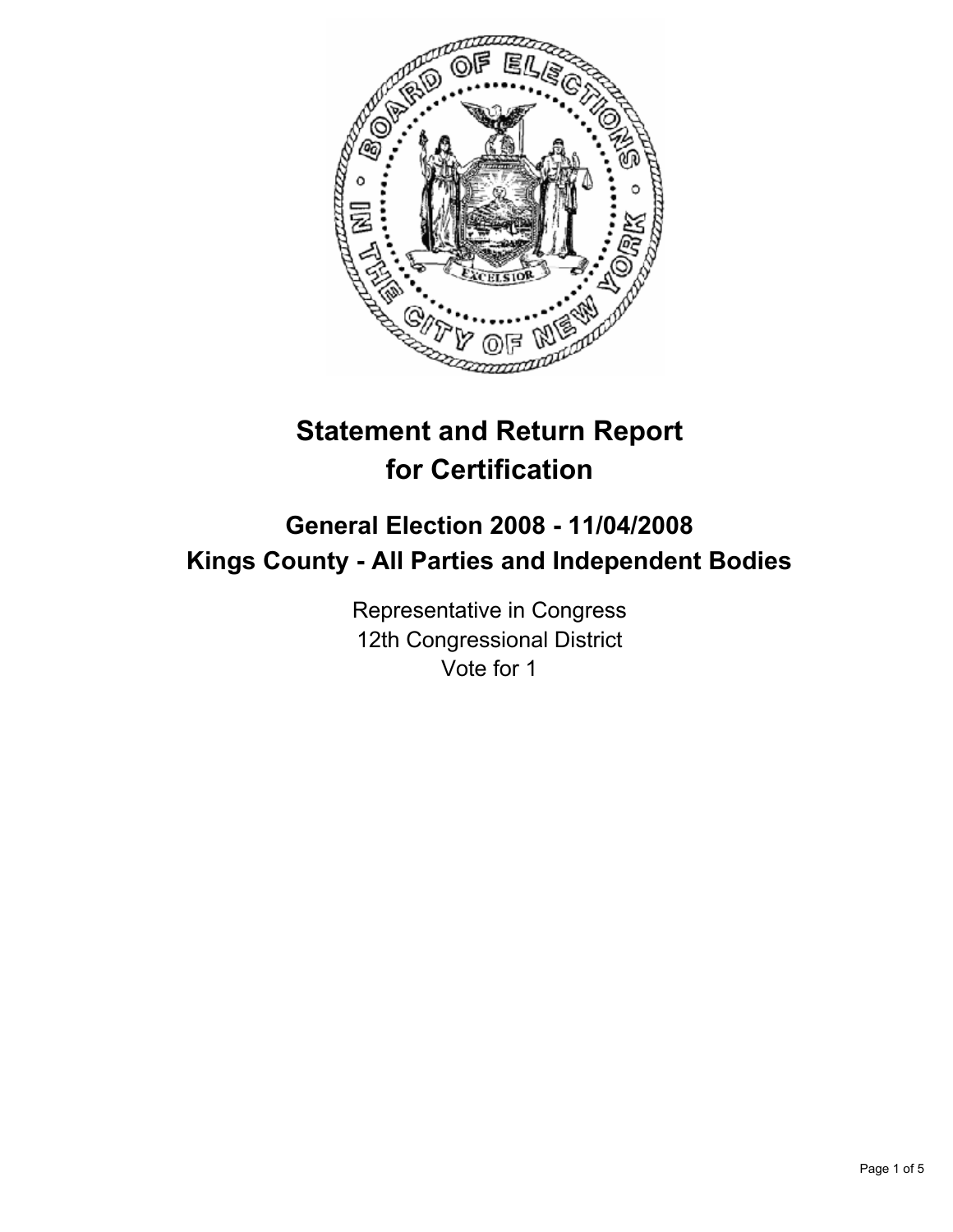

# **Assembly District 44**

| <b>PUBLIC COUNTER</b>                | 373 |
|--------------------------------------|-----|
| <b>EMERGENCY</b>                     | 0   |
| ABSENTEE/MILITARY                    | 9   |
| <b>FEDERAL</b>                       | 2   |
| AFFIDAVIT                            | 19  |
| <b>Total Ballots</b>                 | 403 |
| NYDIA M VELAZQUEZ (DEMOCRATIC)       | 274 |
| ALLAN E ROMAGUERA (REPUBLICAN)       | 22  |
| ALLAN E ROMAGUERA (CONSERVATIVE)     | 4   |
| NYDIA M VELAZQUEZ (WORKING FAMILIES) | 39  |
| <b>Total Votes</b>                   | 339 |
| Unrecorded                           | 64  |

**Assembly District 48**

| <b>PUBLIC COUNTER</b>                | 1,596 |  |
|--------------------------------------|-------|--|
| <b>EMERGENCY</b>                     | 0     |  |
| ABSENTEE/MILITARY                    | 29    |  |
| <b>FEDERAL</b>                       | 14    |  |
| <b>AFFIDAVIT</b>                     | 59    |  |
| <b>Total Ballots</b>                 | 1,698 |  |
| NYDIA M VELAZQUEZ (DEMOCRATIC)       | 649   |  |
| ALLAN E ROMAGUERA (REPUBLICAN)       | 229   |  |
| ALLAN E ROMAGUERA (CONSERVATIVE)     | 26    |  |
| NYDIA M VELAZQUEZ (WORKING FAMILIES) | 41    |  |
| <b>Total Votes</b>                   | 945   |  |
| Unrecorded                           | 753   |  |

#### **Assembly District 50**

| <b>PUBLIC COUNTER</b>                | 18,067 |
|--------------------------------------|--------|
| <b>EMERGENCY</b>                     | 526    |
| ABSENTEE/MILITARY                    | 620    |
| <b>FEDERAL</b>                       | 162    |
| <b>AFFIDAVIT</b>                     | 964    |
| <b>Total Ballots</b>                 | 20,339 |
| NYDIA M VELAZQUEZ (DEMOCRATIC)       | 12,903 |
| ALLAN E ROMAGUERA (REPUBLICAN)       | 1,614  |
| ALLAN E ROMAGUERA (CONSERVATIVE)     | 175    |
| NYDIA M VELAZQUEZ (WORKING FAMILIES) | 1,259  |
| <b>Total Votes</b>                   | 15,951 |
| Unrecorded                           | 4.388  |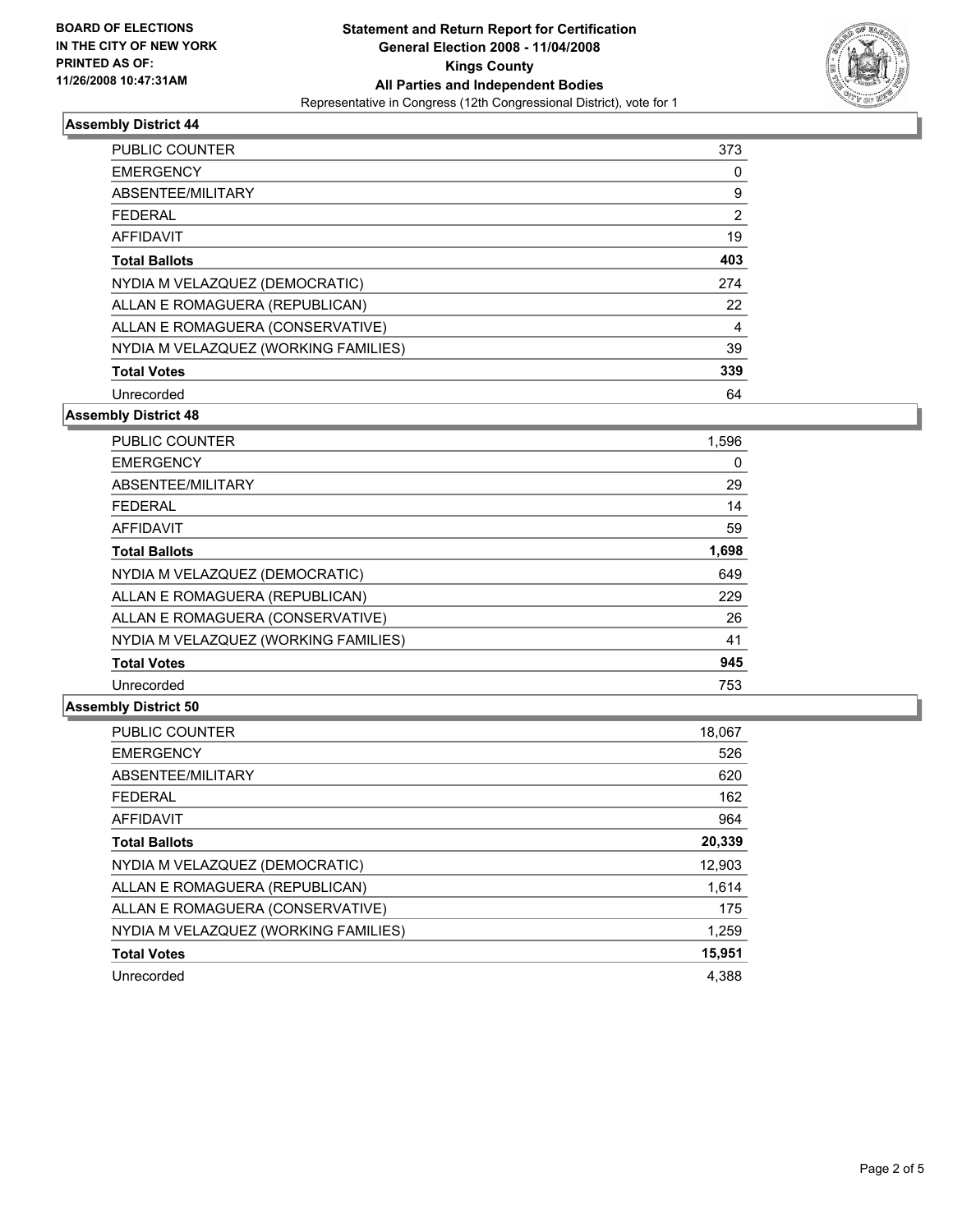

# **Assembly District 51**

| PUBLIC COUNTER                       | 20,381 |
|--------------------------------------|--------|
| <b>EMERGENCY</b>                     | 568    |
| ABSENTEE/MILITARY                    | 405    |
| <b>FEDERAL</b>                       | 81     |
| <b>AFFIDAVIT</b>                     | 1,038  |
| <b>Total Ballots</b>                 | 22,473 |
| NYDIA M VELAZQUEZ (DEMOCRATIC)       | 13,998 |
| ALLAN E ROMAGUERA (REPUBLICAN)       | 1,458  |
| ALLAN E ROMAGUERA (CONSERVATIVE)     | 196    |
| NYDIA M VELAZQUEZ (WORKING FAMILIES) | 985    |
| <b>Total Votes</b>                   | 16,637 |
| Unrecorded                           | 5,836  |

**Assembly District 52**

| <b>PUBLIC COUNTER</b>                | 18,291 |
|--------------------------------------|--------|
| <b>EMERGENCY</b>                     | 631    |
| ABSENTEE/MILITARY                    | 1,028  |
| <b>FEDERAL</b>                       | 378    |
| <b>AFFIDAVIT</b>                     | 705    |
| <b>Total Ballots</b>                 | 21,033 |
| NYDIA M VELAZQUEZ (DEMOCRATIC)       | 14,384 |
| ALLAN E ROMAGUERA (REPUBLICAN)       | 1,616  |
| ALLAN E ROMAGUERA (CONSERVATIVE)     | 137    |
| NYDIA M VELAZQUEZ (WORKING FAMILIES) | 1,471  |
| HARVEY PORIS (WRITE-IN)              |        |
| <b>Total Votes</b>                   | 17,609 |
| Unrecorded                           | 3.424  |

# **Assembly District 53**

| <b>PUBLIC COUNTER</b>                | 31,475 |
|--------------------------------------|--------|
| <b>EMERGENCY</b>                     | 430    |
| ABSENTEE/MILITARY                    | 574    |
| <b>FEDERAL</b>                       | 123    |
| AFFIDAVIT                            | 1,791  |
| <b>Total Ballots</b>                 | 34,393 |
| NYDIA M VELAZQUEZ (DEMOCRATIC)       | 23,487 |
| ALLAN E ROMAGUERA (REPUBLICAN)       | 1,250  |
| ALLAN E ROMAGUERA (CONSERVATIVE)     | 128    |
| NYDIA M VELAZQUEZ (WORKING FAMILIES) | 1,388  |
| <b>Total Votes</b>                   | 26,253 |
| Unrecorded                           | 8.140  |
|                                      |        |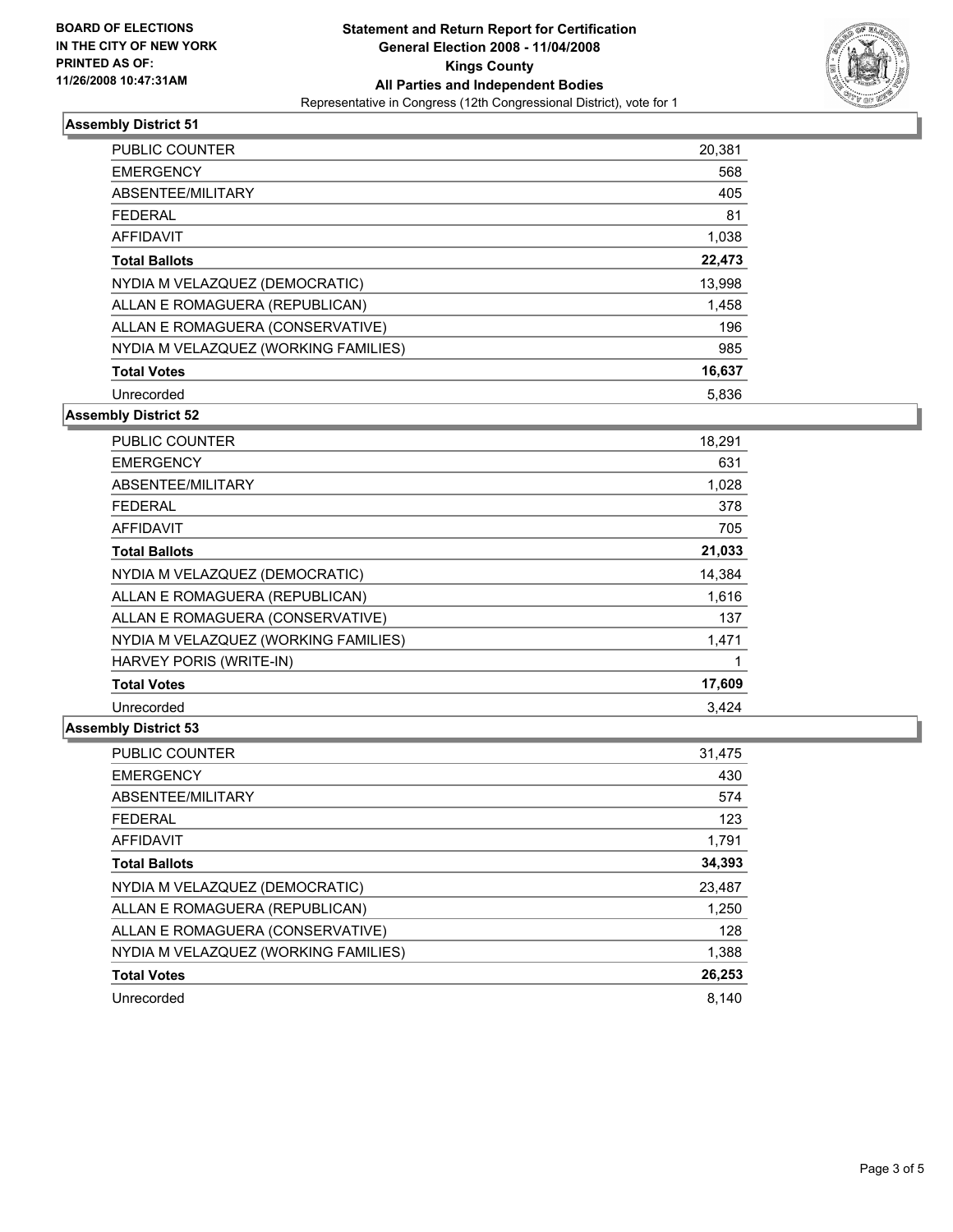

# **Assembly District 54**

| PUBLIC COUNTER                       | 17,790 |
|--------------------------------------|--------|
| <b>EMERGENCY</b>                     | 237    |
| ABSENTEE/MILITARY                    | 229    |
| <b>FEDERAL</b>                       | 35     |
| AFFIDAVIT                            | 1,244  |
| <b>Total Ballots</b>                 | 19,535 |
| NYDIA M VELAZQUEZ (DEMOCRATIC)       | 12,796 |
| ALLAN E ROMAGUERA (REPUBLICAN)       | 600    |
| ALLAN E ROMAGUERA (CONSERVATIVE)     | 65     |
| NYDIA M VELAZQUEZ (WORKING FAMILIES) | 417    |
| <b>JASON MCMAHON (WRITE-IN)</b>      |        |
| <b>Total Votes</b>                   | 13,879 |
| Unrecorded                           | 5,656  |

# **Assembly District 55**

| PUBLIC COUNTER                       | 203 |  |
|--------------------------------------|-----|--|
| <b>EMERGENCY</b>                     |     |  |
| ABSENTEE/MILITARY                    |     |  |
| <b>FEDERAL</b>                       |     |  |
| AFFIDAVIT                            | 11  |  |
| <b>Total Ballots</b>                 | 214 |  |
| NYDIA M VELAZQUEZ (DEMOCRATIC)       | 145 |  |
| ALLAN E ROMAGUERA (REPUBLICAN)       | 3   |  |
| ALLAN E ROMAGUERA (CONSERVATIVE)     |     |  |
| NYDIA M VELAZQUEZ (WORKING FAMILIES) |     |  |
| <b>Total Votes</b>                   | 152 |  |
| Unrecorded                           | 62  |  |

# **Assembly District 56**

| <b>PUBLIC COUNTER</b>                | 1,425 |
|--------------------------------------|-------|
| <b>EMERGENCY</b>                     | 0     |
| ABSENTEE/MILITARY                    | 21    |
| <b>FEDERAL</b>                       |       |
| <b>AFFIDAVIT</b>                     | 47    |
| <b>Total Ballots</b>                 | 1,494 |
| NYDIA M VELAZQUEZ (DEMOCRATIC)       | 1,041 |
| ALLAN E ROMAGUERA (REPUBLICAN)       | 26    |
| ALLAN E ROMAGUERA (CONSERVATIVE)     | 3     |
| NYDIA M VELAZQUEZ (WORKING FAMILIES) | 34    |
| <b>Total Votes</b>                   | 1,104 |
| Unrecorded                           | 390   |